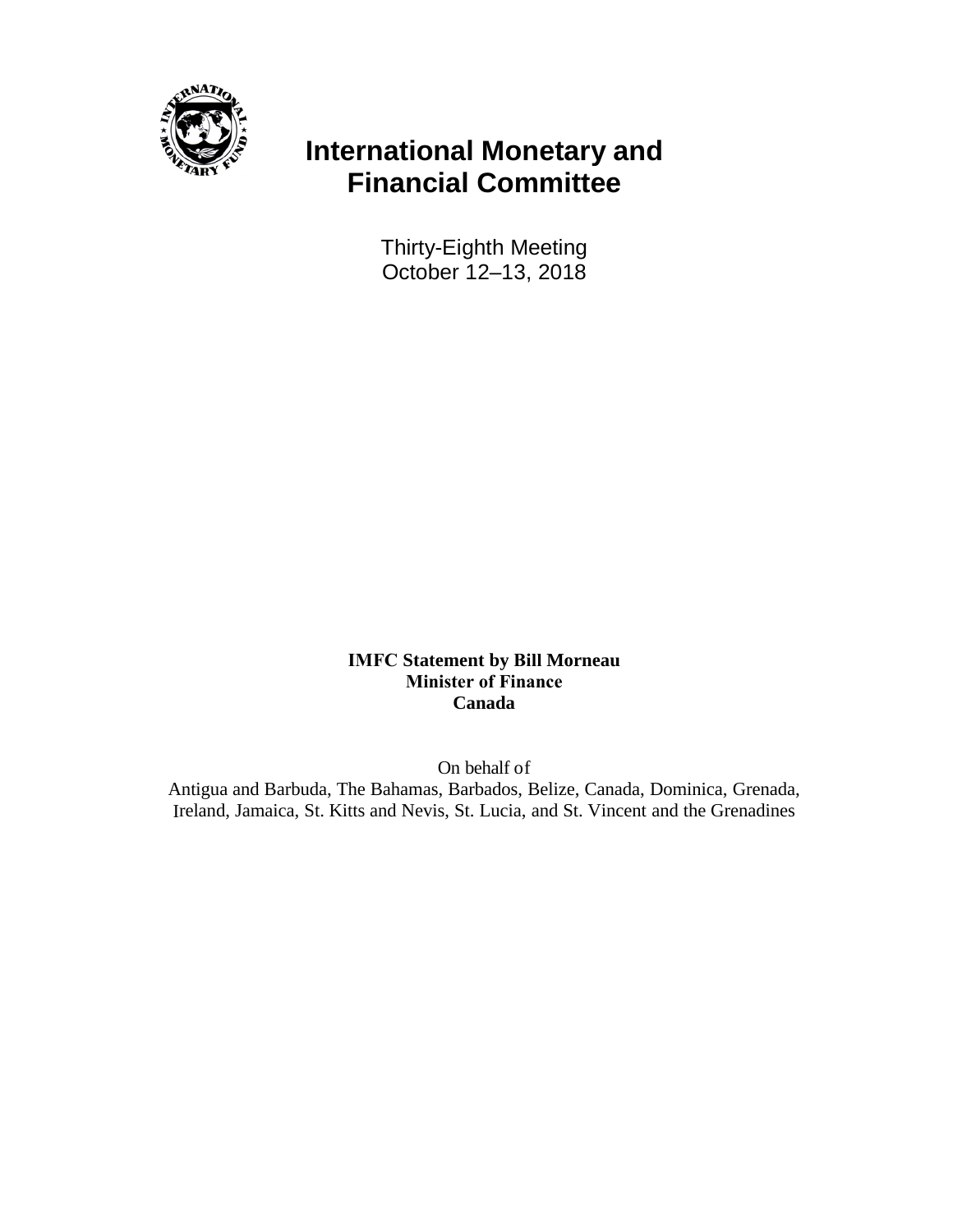# **Statement Prepared for the International Monetary and Financial Committee of the Board of Governors of the International Monetary Fund**

**The Honourable Bill Morneau, Minister of Finance for Canada, on behalf of Antigua and Barbuda, the Bahamas, Barbados, Belize, Canada, Dominica, Grenada, Ireland, Jamaica, Saint Kitts and Nevis, Saint Lucia, and Saint Vincent and the Grenadines**

#### **Global Outlook and Policy Priorities**

While global economic growth remains strong at present, the ongoing expansion has become less synchronized across countries, and the rate of growth is expected to moderate over the mediumterm amid growing risks and uncertainties. Vulnerable emerging market economies with high debt are facing increasing pressures associated with a tightening of financial conditions and capital flow reversals as a result of monetary policy normalization in advanced economies and policy uncertainty, among other factors. Escalating trade tensions pose a significant risk to growth prospects globally, and are symptomatic of waning support for the multilateral order that has propelled prosperity and poverty alleviation for decades. Many countries, in particular small island states, remain vulnerable to the impacts of extreme weather events and climate change.

There is increasing urgency for the international community to take advantage of the current latecycle opportunity to address shared challenges and strengthen resiliency against identified risks, including trade actions and financial vulnerabilities. We must work together to rebuild policy space and undertake the necessary reforms to modernize the multilateral trade system, reduce excess external imbalances, leverage technological change, close data gaps, and foster innovative solutions to achieve more inclusive long-term growth and global prosperity.

In this spirit, we welcome the Managing Director's Global Policy Agenda and reaffirm our endorsement of the IMF as a strong, vocal champion of shared solutions to collective international challenges at the centre of the Global Financial Safety Net (GFSN). The Fund can continue to best serve its membership by providing practical policy advice supported by effective surveillance, sound lending programs, targeted capacity building activities aimed at promoting macroeconomic and financial resilience, and robust governance frameworks that embody global best practices.

#### **IMF Surveillance and Advice**

The provision of surveillance and policy advice are crucial components of the Fund's work, particularly in an environment of rising risks to global growth and the rules-based multilateral order. In order to be effective, practical and well-targeted policy advice that focuses on the key aspects of economic stability and growth must be matched by traction in member countries. As the foremost international institution for the delivery of sound macroeconomic evaluation and guidance, we welcome the Fund's work on the 2019 Comprehensive Surveillance Review, as well as ongoing efforts to enhance financial integrity and resilience in the face of an ever-evolving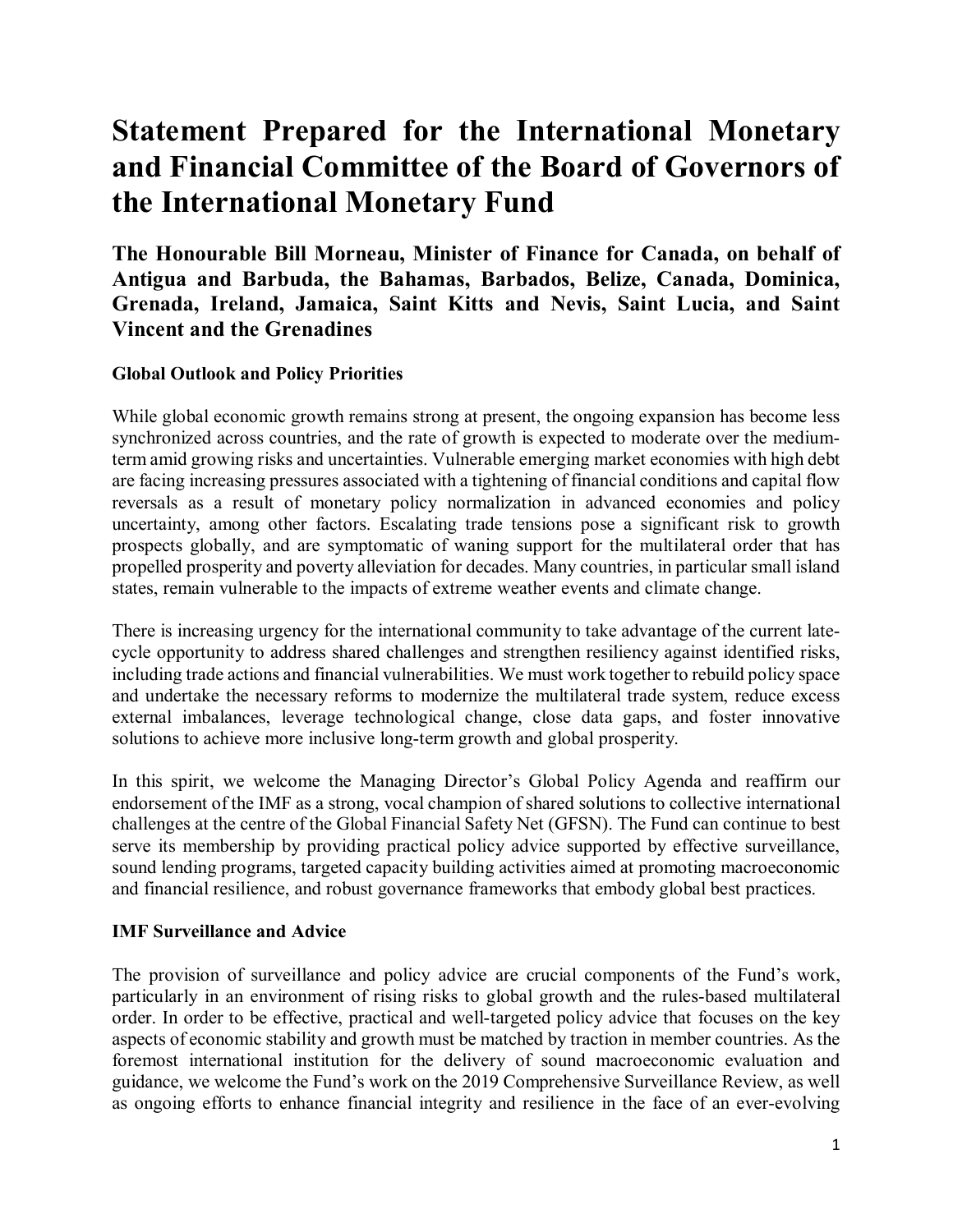global landscape. All member countries need to heed calls for structural reform in the narrowing window of opportunity at hand.

In light of diminished growth momentum and tighter financial conditions as monetary policy normalizes, we support the Fund's call for action to mitigate medium-term risks by rebuilding policy space, strengthening resilience, and advancing reforms to raise potential growth. Ensuring that gains from integration and technological innovation are shared more broadly, and that barriers continue to be removed from the full economic empowerment of women and girls, are important elements of this priority.

One of the challenges that could hinder such progress and further threaten global growth prospects is the seemingly waning support for multilateral cooperation. To ensure advances in stability and prosperity are not squandered, the Fund must continue to promote the benefits of a rules-based multilateral system, supported by robust analytical evidence with an increased focus on market interventions and the accumulation of reserves, in order to bolster trust in the international financial and economic architecture and the institutions that underpin it. We encourage a continued assessment of, and emphasis on, the costs and spillovers from rising trade tensions, the potential disruption of global supply chains, and the resultant and disproportionate impact on low-income households, along with solutions to address large and sustained excessive global imbalances that remain an important source of fragility and contention.

Further, challenges are arising from growing debt vulnerabilities, particularly in a number of lowincome countries (LICs). The Fund has an important role to play in supporting member countries, particularly LICs, in their efforts to meet the spending needs required for the achievement of their Sustainable Development Goals (SDGs). Moreover, an increasingly complex and opaque debt landscape highlights the need for greater transparency and support for developing debt management capacity in LICs. We welcome the ongoing implementation of the updated Debt Sustainability Frameworks for LICs and encourage continued promotion of the need for enhanced debt transparency, supported by improved data and statistics. All debtors and creditors must work together within the existing architecture to curtail unsustainable lending practices and reduce uncertainty where vulnerabilities exist.

#### **IMF Lending Toolkit**

While strong surveillance and policy advice remain a cornerstone of IMF functionality, so too does its lending toolkit. The Fund must be adequately equipped to facilitate macroeconomic adjustment and financial stability in member countries in the event of adverse shocks. The current environment of heightened downside risks further underscores the need for an effective, efficient, and flexible lending toolkit, while recognizing the importance of remaining even-handed in the consideration of financial support for member countries. Over the next year, we see three priority areas for Fund work in this sphere.

First, we encourage the Fund's continued efforts to support the poorest and most vulnerable among its membership. The IMF's Poverty Reduction Growth Trust (PRGT) is a vital part of the financial safety net for the countries it benefits, as the programs it funds help to unlock growth potential and build resilience against both economic and non-economic shocks in lower-income countries. It is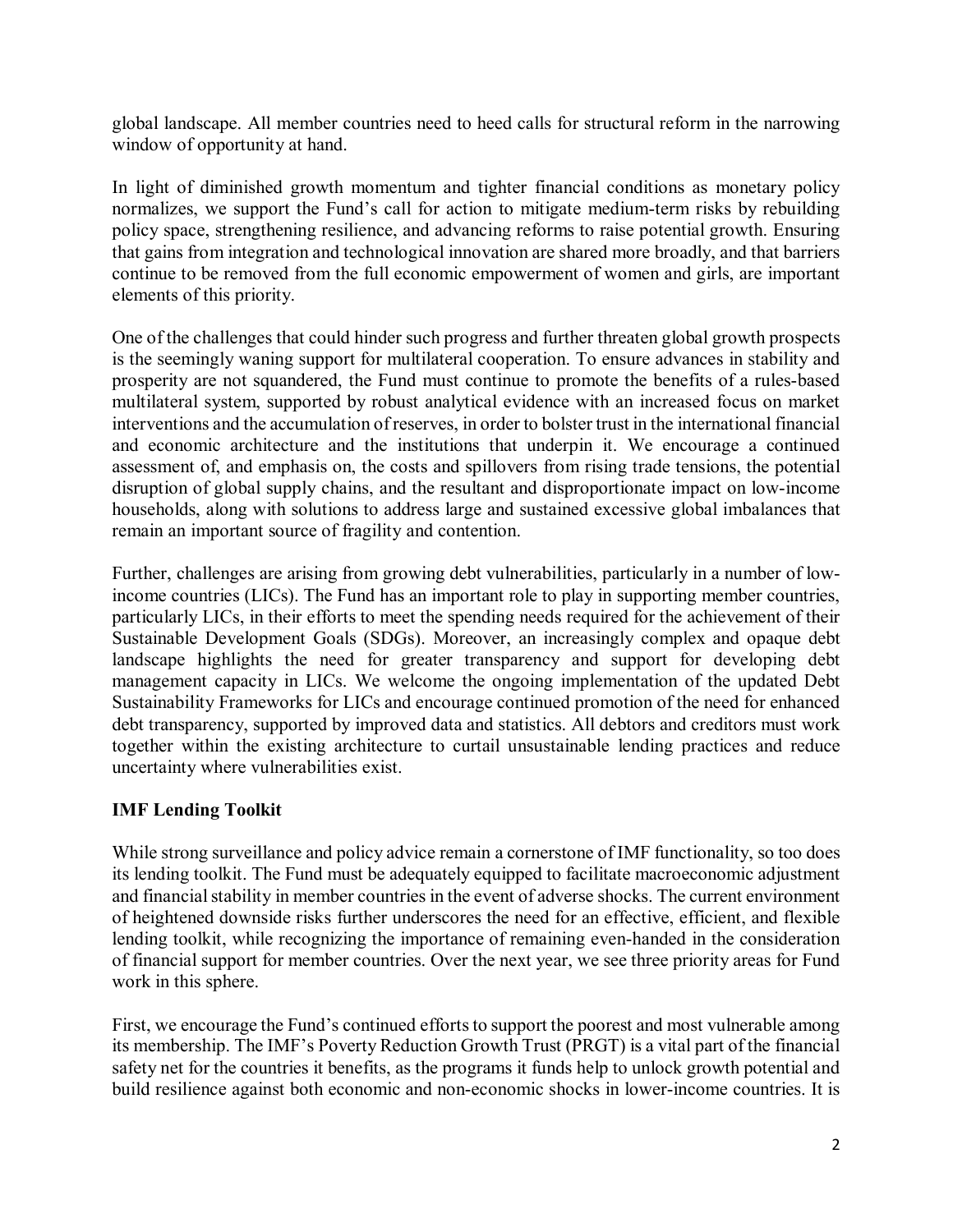important for the Fund to continue to consider the appropriateness of existing eligibility criteria, access limits, and post-catastrophic disaster debt relief in the context of its upcoming review of reform proposals to LIC facilities.

Second, in addition to strong support for LIC efforts, there is a persistent need to strengthen the Fund's toolkit supporting small and remote states given the unique challenges they face associated with climate change, debt sustainability and resiliency, and the loss of correspondent banking relationships and its associated implications for financial inclusion. We welcome further consideration of the most effective tools to assist this diverse cohort, making up more than a fifth of membership, and call on the IMF to increase efforts to address the challenge of improving their macroeconomic resiliency and to ensure that the post-natural disaster response for this group is sensitive to their distinct needs.

Third, as the IMF remains central to the GFSN, there is a need for more systematic coordination and leadership to enhance capacity at all levels. We urge the Fund to fully embrace its role as a mentor and facilitator, drawing on seven decades of expertise to continue work with Regional Financing Arrangements (RFAs) to improve coordination. The strength of the GFSN is not determined solely by its size but also from the ability of its many parts to function as a cohesive whole. Through a continued dialogue between the IMF, other international financial institutions, and RFAs, the Fund can share best practices and improve the capability of all layers of the GFSN.

### **Capacity Development**

We support the Fund's efforts to strengthen the alignment between capacity development, surveillance, and lending along with its continued focus on innovative delivery and monitoring of results. The upcoming review of the IMF's capacity development strategy provides an effective and relevant context for furthering this more holistic approach to the Fund's core business lines.

In addition to this constructive integration work, we call upon the IMF to further leverage capacity development efforts to advance gender equality and promote women's economic empowerment and financial inclusion with a view to fostering more equitable growth outcomes. The broader use of gender- and age-disaggregated data along with the endorsement of gender budgeting would be useful elements in support of key policy areas to facilitate these goals, as well as support members' reporting on SDGs.

Lastly, we see broader space to employ Fund technical assistance and capacity development efforts to improve members' macroeconomic and financial resiliency, stability, and inclusivity. These aims can be attained via: enhanced financial sector regulatory and supervisory frameworks; support for domestic resource mobilization efforts; support for addressing data gaps, specifically with respect to debt; and through promotion of the development of resilient debt instruments, particularly for small island developing states vulnerable to natural disasters and climate change.

#### **IMF Governance and Accountability**

To remain relevant within the global economic and financial landscape, the Fund must continue to evolve. We urge all members to take a constructive and flexible approach to achieving consensus